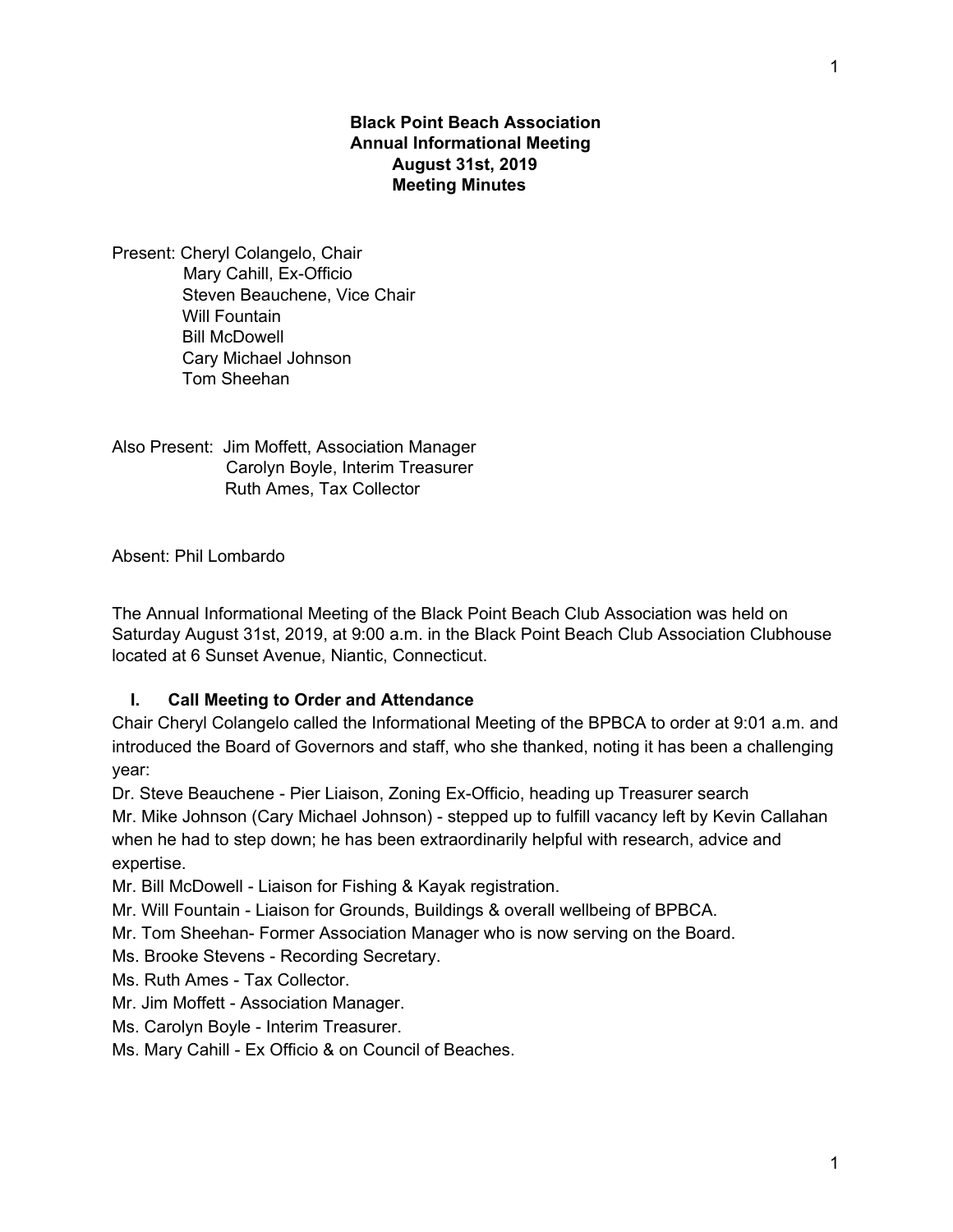Ms. Colangelo thanked Ms. Ames for the additional work she has done regarding the special assessment noting it's another job in and of itself, and gave a special thanks to Ms. Boyle who came out of retirement to help us for the season when we were in need of a Treasurer. Ms. Colangelo said that Ms. Cahill has decided to step back from her role as Ex-Officio on the Board, but she will still be around for advice and to offer a historical outlook when needed; she thanked Ms. Cahill for a lifetime of service. Ms. Cahill suggested that everyone remember that Black Point comes first.

Ms. Colangelo reminded the Members that only those who own property in Black Point Beach Club Association or who are renters in the Association but are registered voters in the Town of East Lyme may speak during the meeting. Members will be limited to 3 minutes and will not be given another chance to speak until everyone who wants to speak gets a chance to do so.

Ms. Colangelo shared some of the following:

- The issues with the website have been fixed and reminded the attendees that the email address is [bog@blackpointbeachclub.com](mailto:bog@blackpointbeachclub.com) with no "s" included, and instructed how to navigate the website to obtain meeting minutes.
- In anticipation of the pier project the lines, buoys, and rafts will be coming down this coming week.
- The other beaches will be open but there won't be lines, buoys and rafts.
- Whitecap to Nehantic Beach will be open until work starts, at which time they will not be able to be accessed at all.
- The Kayak racks will also be coming up; if you have a registered small watercraft or kayak, please give Bill McDowell your email for our list.
- Parking at Nehantic- it's okay to pull right up to the cement barriers and this will provide more room for maneuvering vehicles as well as added safety.
- If you have a new phone number or new address please get in touch with Beth Bruckner so it can be corrected in the phone book for next year; this is a service Ms. Bruckner provides on her own and at her own cost.
- Nadia Banever and Erica Garnett couldn't be here today and one of their missions was to restore old cherished events and invite new traditions; they brought back the Club Fair and held movie nights in the Clubhouse for the younger children and on the beach for the older children.
- Next year Ms. Banever and Ms. Garnett would like to see about having Club Monday thru Friday and reinstituting junior & senior lifesaving.
- A questionnaire about the Parks & Rec Program has been mailed to all the parents.

Ms. Colangelo briefly reviewed the West Lane Development and the measures the Board took in assessing the situation including but not limited to the following:

- Thorough review of all documentation on record regarding West Lane.
- Meeting with both the First Selectmen and Planning Director on several occasions.
- Attending the Planning Commission Public Hearings.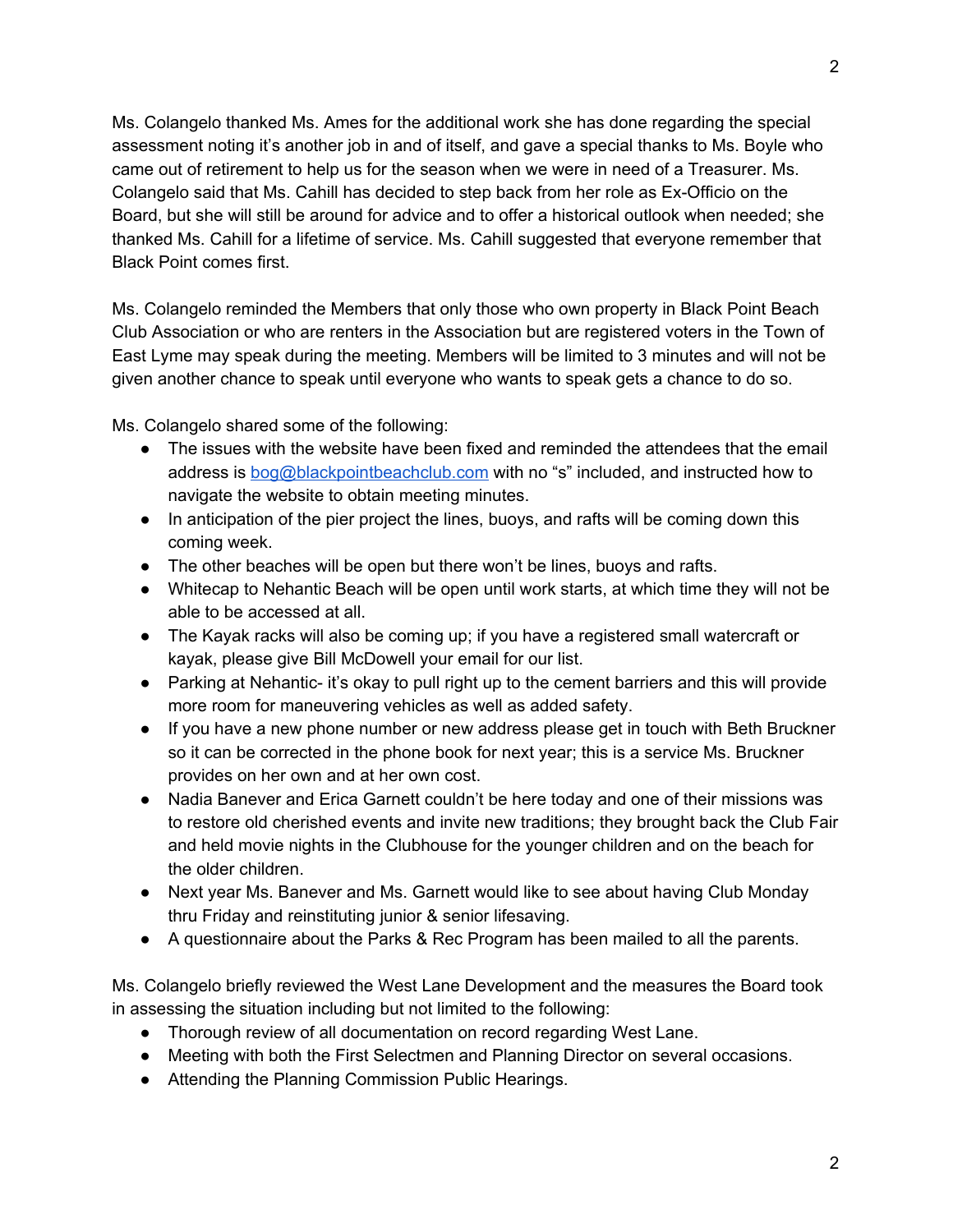3

- Hiring a Land Use Attorney to determine if the application met all the regulations of the Town of East Lyme.
- The Attorney spoke with the Applicant's attorney with the aim of making the development as unobtrusive as possible if it goes forward but no deals were made.
- Our Attorney determined the development is a viable proposal.
- There will be no more than 5 houses, one will be built at a time, and one driveway will serve all the houses coming out onto West Lane.
- West Lane is not the property of Black Point Beach nor is the right-of-way.
- The houses will be set back 50 feet from the street.
- Only the 5 houses and the Perry house will be able to exit onto West Lane regardless of any future development.
- The stonewall will be rebuilt with the existing stones and a landscape buffer will be constructed.

## **Steel Pier Report- Dr. Steve Beauchene**

Dr. Beauchene gave an update on the pier project and shared some of the following:

- The approval process is moving along pretty much on schedule.
- We received DEEP's initial concerns and have been addressed by the permitting agency with input from Black Point Beach Club.
- A Member of the Association took it upon themselves to directly contact DEEP and expressed concerns regarding eelgrass protection, construction details, Army Corp of Engineers etcetera; this has led to an additional study on the eelgrass issue and Keith Neilson came over with a botanist to inspect our eelgrass bed.
- The closest single eelgrass plant to the pier was about 3 feet away and the botanist replanted it further away from the pier so it wouldn't be a factor, and he has written a report to DEEP explaining that.
- All of this has led to a few things- the finished height of the pier according to DEEP's comments will be no higher than it is now while we were seeking an additional foot for greater longevity amongst rising water levels.
- The finished width of the pier was going to be extended about 18 inches for reinforcement but because of the solitary eelgrass plant, DEEP has cut that measurement to 6 inches which we're challenging.
- He respectfully asks that if any of the membership have any questions or concerns that you contact the BOG via the website and he will get information back to you as soon as possible; we don't want to create any angst with the DEEP.
- DEEP has until October 8th, 2019 to decide on our application.
- Construction will begin immediately upon approval with an anticipated time period of 6 to 8 weeks for labor.
- We've had the plans and contracts available in the Clubhouse all Summer for public perusal; if anyone wants a copy he can send a pdf with the exception of the design plans due to their large size.
- We will continue to keep people informed of the progress of the project via the website.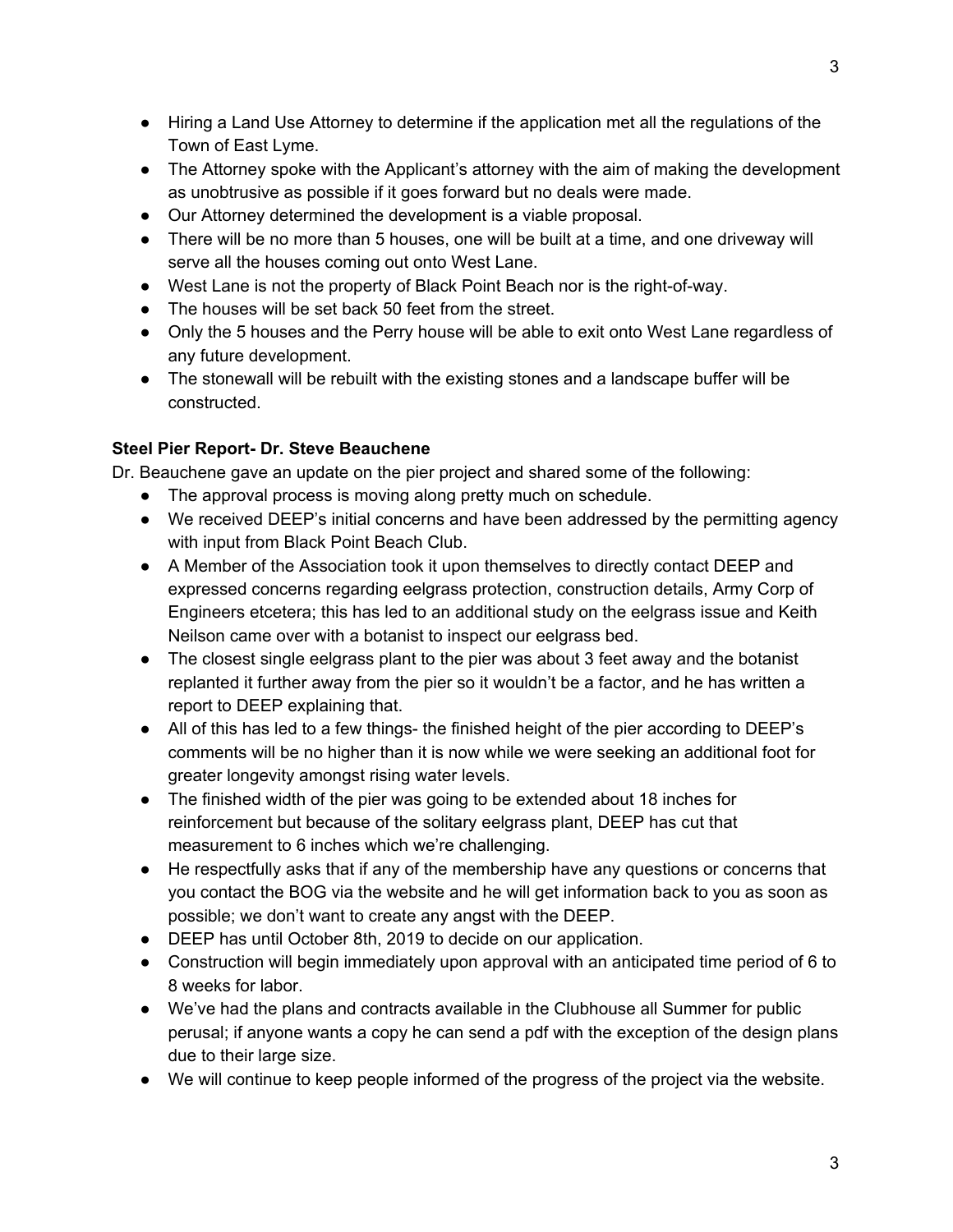● He thanked the membership for their support of this project and noted the pier committee will continue to oversee the project.

Dr. Beuchene brought samples of the whalers the design team wants to utilize and encouraged the membership to view the other colors available online and offer feedback.

Dr. Beauchene asked if anyone had any questions and the following spoke:

- 1. A member who didn't identify himself asked about the life expectancy of the bolts and Dr. Beauchene said 75 to 80 years and that they will be galvanized.
- 2. Bob Guenther of 17 Bellaire Road said in light of the pier being 12 inches shorter, will that affect construction costs? Dr. Beauchene replied it should be cheaper but we are challenging that.
- 3. Another member who also didn't identify himself cautioned against the utilization of dark colors given the heat which will make it difficult to walk on.

Ms. Colangelo called for any general public comments or questions and the following individuals spoke-

- 1. Cindy Trocki of 22 Blue Heron said she would like to give some information regarding what she has been reading about West Lane and its impact on as as an Association:
	- West Lane development lies in Old Black Point and is a portion of the land at 212 Old Black Point Road.
	- The district is RU-40 and they have water but no sewer.
	- LUV was a study done which said it was legally and physically undevelopable.
	- The Town has approved the development with a reference to the access point in Black Point Beach Club's jurisdiction.
	- Our Board has not given our Zoning a direction to address the zoning issue.
	- Our district requires 60 feet frontage and the entire frontage to be open to the street; this property does not have that.
	- It's actually using about 5 feet of our reserved strip.
	- The reserve strip is to help protect from the openings of our territory limits.
	- Unfortunately the reserve strip has stopped short and an electrical easement has been erected there; our deeds from 1904 cite that we had the right to erect a pole and maintain wires for the sole purpose of electricity.
	- This developer believes they can move the pole and wires onto their property.
	- As an abutter and someone who has delved into the deeds, charter and ordinances of our Town, she has found that our rights and properties are being acquired by others.
	- The plan and design was exclusive to us and expandable for our use only.
	- This developer has been granted water and sewer from our Association.
	- Chapter 16, 262, Section 4 reads "no duplication of water to a district" and this property has been granted just that.
	- Our zoning which helps us be a municipality says no other zoning is to come into RU-12 and this development is RU-40.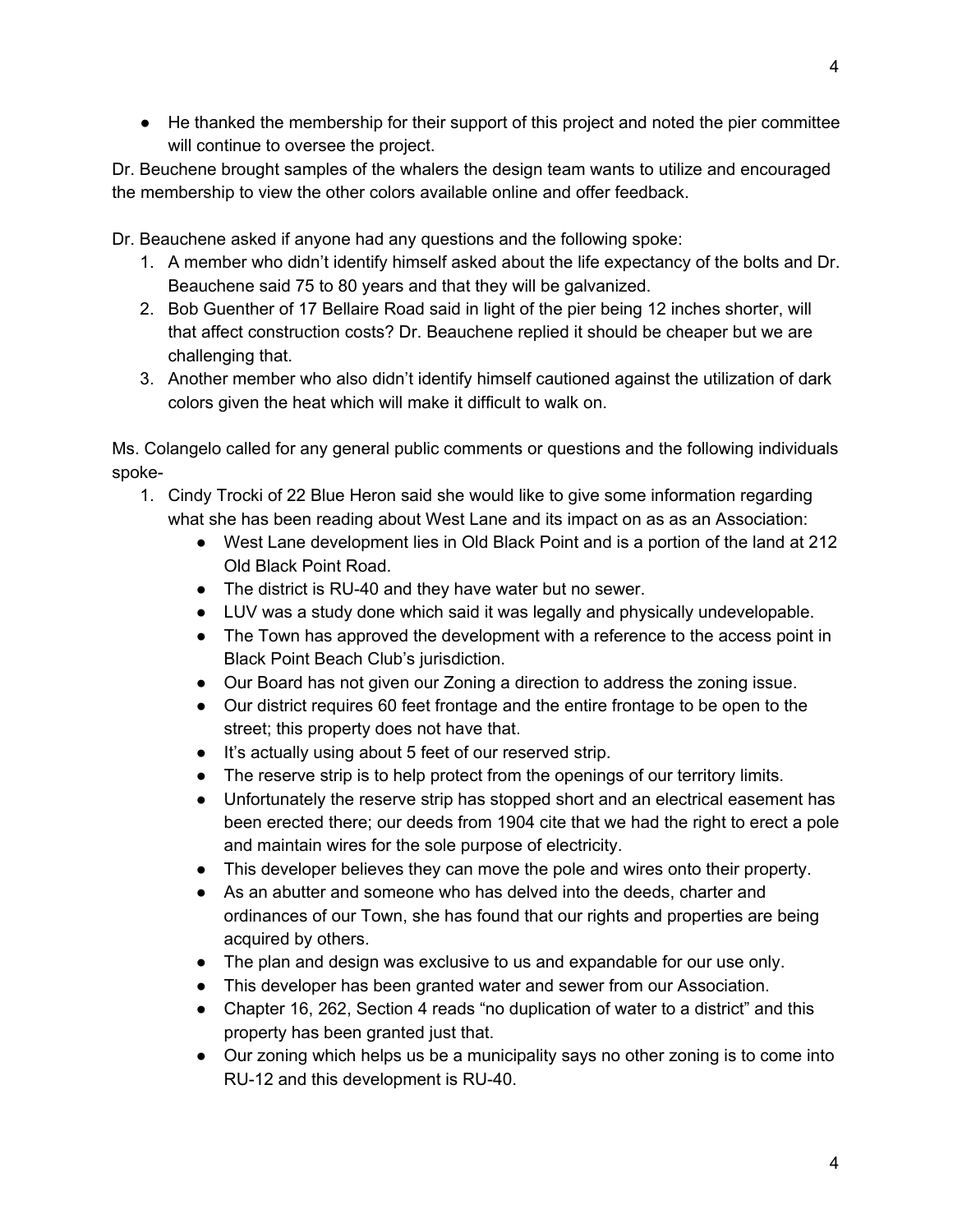- Our BOG paid full price for the pier application to DEEP (rather than half), because they don't know how to prove that we are our own municipality.
- She is requesting that our Board of Governors understand our rights and what we have been granted.
- She would like to be able to vote at all meetings which she attends and be granted ample time to speak when she has information to share with the BOG.
- Let us come together and protect what has been given and granted to us- our property and rights as a full member.

Ms. Colangelo replied that the Board feels we have explored this more than adequately and we don't feel we as a Board need to do anything more to protect the Association and properties that fall under the Association; we encourage anyone that has an individual issue to proceed with whatever they feel they need to do.

2. Bob Trocki of 22 Blue Heron Road said one of the conditions the Land Use Attorney recommended was to add a driveway from the Perry property to allow access, but it already has access so why would you add access for another home instead of just the five? He said that seems like a concession that doesn't benefit Black Point.

Ms. Colangelo replied that it seemed like a reasonable proposal so that we are assured that no one else will be able to exit out from that point.

- 3. Jim Shepherd of 46 Indianola thanked the Board for their careful and thoughtful consideration on this issue; he thanked the Board for all the labor they put in.
- 4. John Fleet of 17 Cottage Lane commended Mr. Moffett and his co-workers for the wonderful job he did maintaining the clay tennis courts.
- 5. Rick Diachenko briefly discussed how many of the cottages here are nonconforming and the limitations of what is considered a zoning hardship. He asked that the Board review the regulations to address the issue of hardship and change the focus to the residents, neighbors and community instead.

Ms. Colangelo responded that she had a similar issue a few years ago and noted the proper vehicle for this discussion is the Zoning Commission rather than the Board of Governors and encouraged people to broach this topic with them.

6. Sharon Orszulak of 26 Sea Spray asked for clarification regarding a ZBA vote and if majority rules. She detailed how she attempted to get a shed several years back and was told she would have to get a smaller 8X10 one instead; when she said she would like the larger one instead she was told she could pay her application fee but would ultimately be denied. She asked how this is at all appropriate and that if our Zoning is unsuccessful getting what the residents want then perhaps we should eliminate ours and go with Town Zoning instead.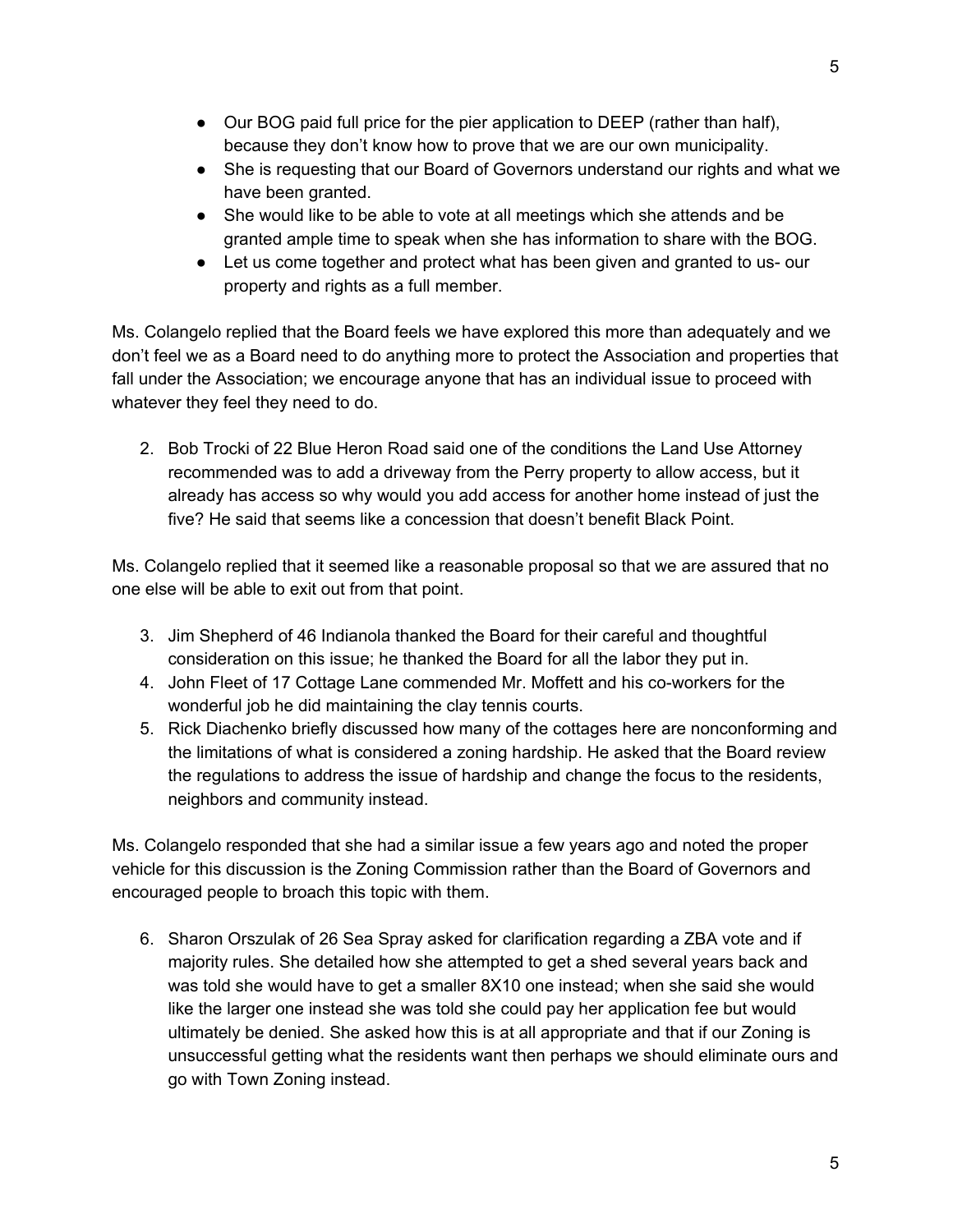7. Sharon Sklar of 20 Sunrise Avenue said she was on the Zoning Board for 6 years and shared that if we went with Town Zoning we would lose our classification as a municipality; we could potentially have rooming houses on the beach. She added that just because the Town approves something, it doesn't mean it's also an appropriate course of action for us as well. She said that zoning meetings are open to all Members and suggested people attend them if they would like to seek change. She said Zoning regulations are for the good of the entire Association and not specific to an individual.

Ms. Colangelo explained how ZBA voting works and Ms. Cahill noted that if someone is having a ZBA hearing and there is not a full Commission present, they have the right to ask for a change of date.

- 8. Roberta Jordan of 25 Sea View said she has been on both Zoning and the ZBA and that the regulations are now continually being revised and it behoves us all that if we have problems or see issues, to bring it to the attention of Zoning Chair Jim Fox.
- 9. Veronica Casey of 19 Sea View said the ZBA is a 5 member board and that you need 4 votes in the affirmative for approval.
- 10. Carol Ward of 23 Blue Heron said she thinks it's important we maintain are sense of community; we need to keep our own Zoning and maintain our borders. She said the West Lane development will result in non-association members using our beaches and pier. She said the Town was not really for us- they want more money.

Ms. Colangelo said she knows there is concern about people using the beach who are not permitted to do so, but that if Mr. Moffett is notified he will courteously ask people leave as he has done in the past.

11. Ed Gosgrove of 14 Blue Heron discussed the high tide line.

Ms. Colangelo said we are the only beach that pays taxes on the high tide line and up.

12. Sally Cini of 28 Sea Breeze asked about charging non-association individuals for a membership and what some of the pros and cons might be.

Ms. Cahill explained that as a tax district we are not permitted to that and that we would become a condo association.

- 13. Ellen Reeder of 105 East Shore Drive said the West Lane development impacts us all. She said we will have more traffic, at least 12 cars, deliveries, construction trucks; the Board is missing a point, that this is all of our problem and can happen again on the Attawan side. Ms. Reeder said she thinks we should all stand up in solidarity with our neighbors.
- 14. Gene Massey of 10 Brightwater said he wanted to make a closing statement regarding West Lane; he appreciates the diligence of the Board but noted that he and a couple